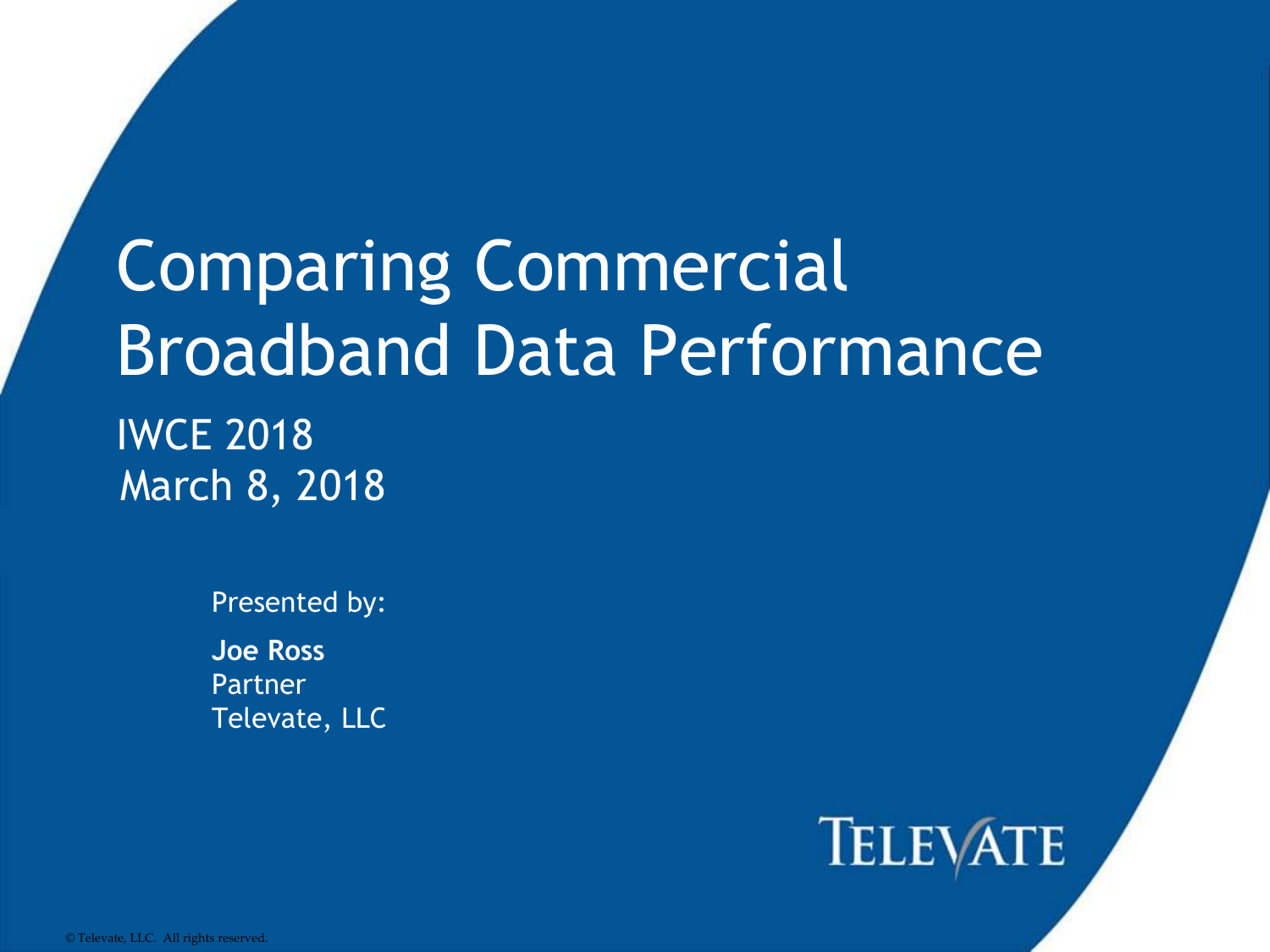#### Multiple Performance Dimensions

- Goal is reliable communication, where, when, and how we work
- Dimensions:
	- Signal
	- **·** Interference
	- Capacity/Congestion
	- Resources
	- **EXECUTE:** Technology (LTE or 3G)
	- Others

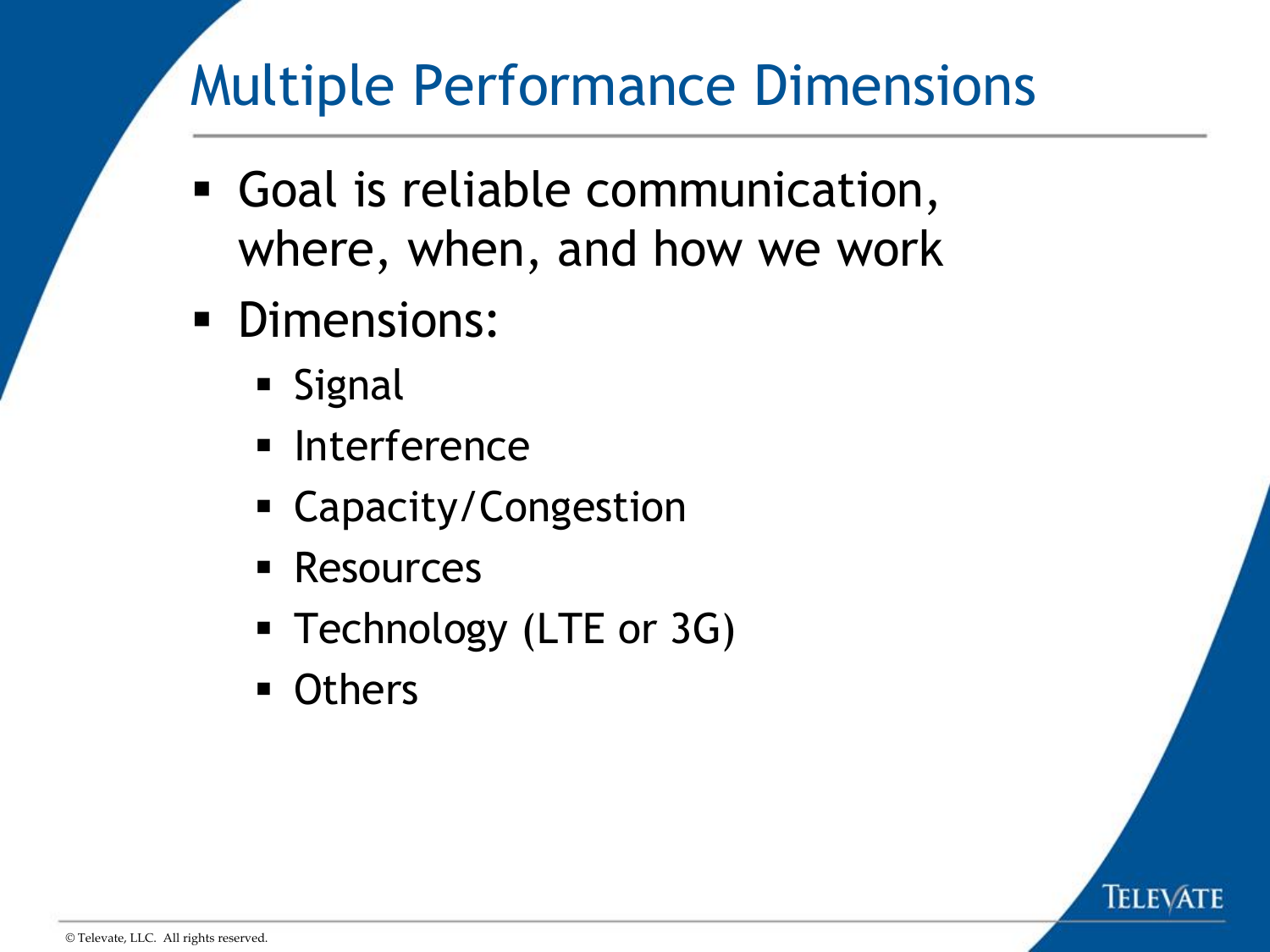## Test Scenario

- Suburban U.S. county, >500 square miles
- Two distinct areas:
	- Suburban
	- Rural
- Test Configuration:
	- Two carriers, std. accounts
	- **Two Samsung S7s**
	- **Professional data** collection tools
	- In -Vehicle
	- **E** Same server, script, etc. configuration
	- **EXECO OVER WEEKEND IN** February 2018
	- Automated repeating tests (10s each)
	- 20+ hours of testing

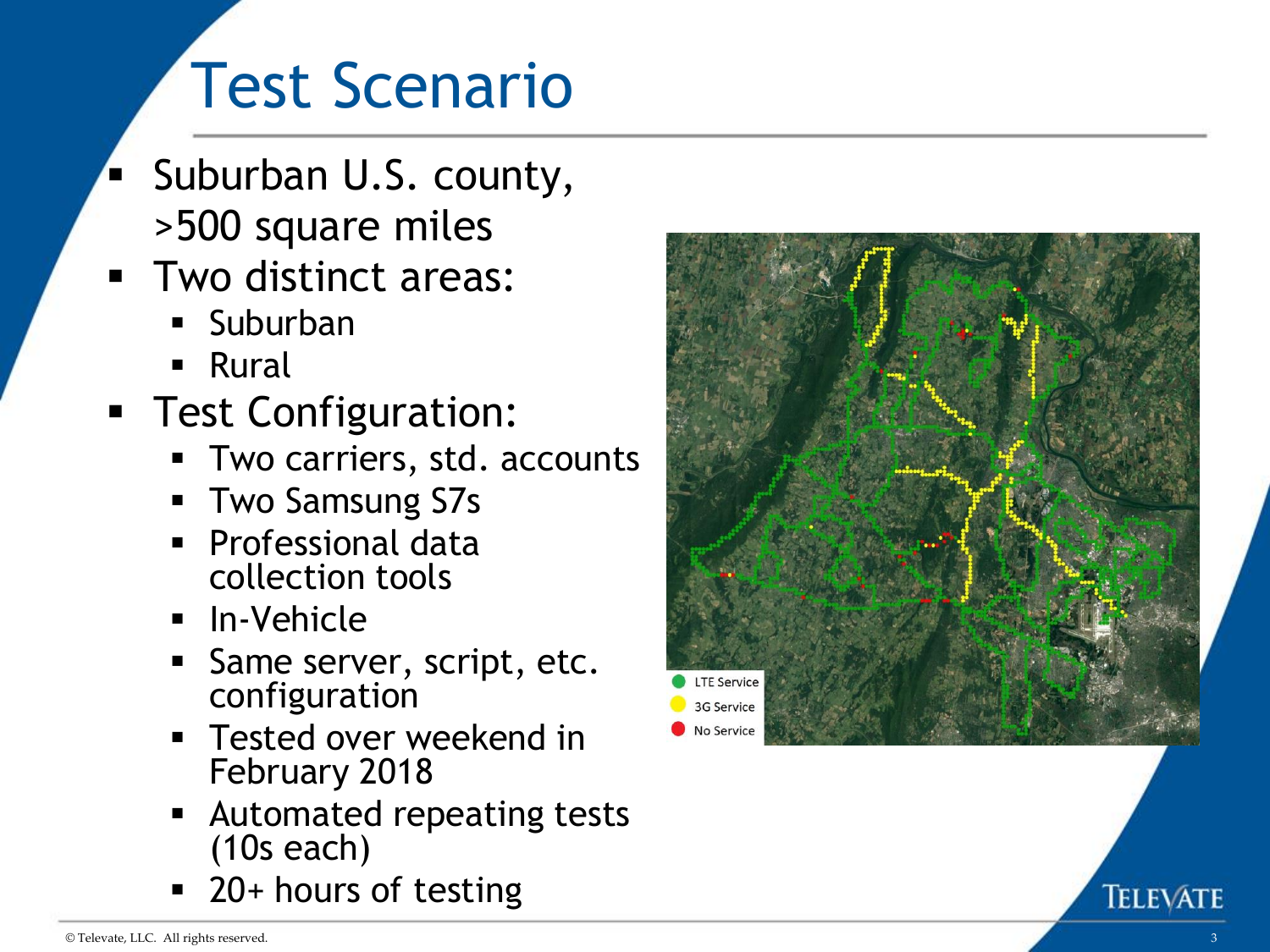### The Basics – Service Availability

- Carrier 2 had substantially more LTE coverage and the area with no service was half the size
- 3G service may come with reduced performance
	- **Priority**
	- **E** Latency (delay)
	- **E** Throughput



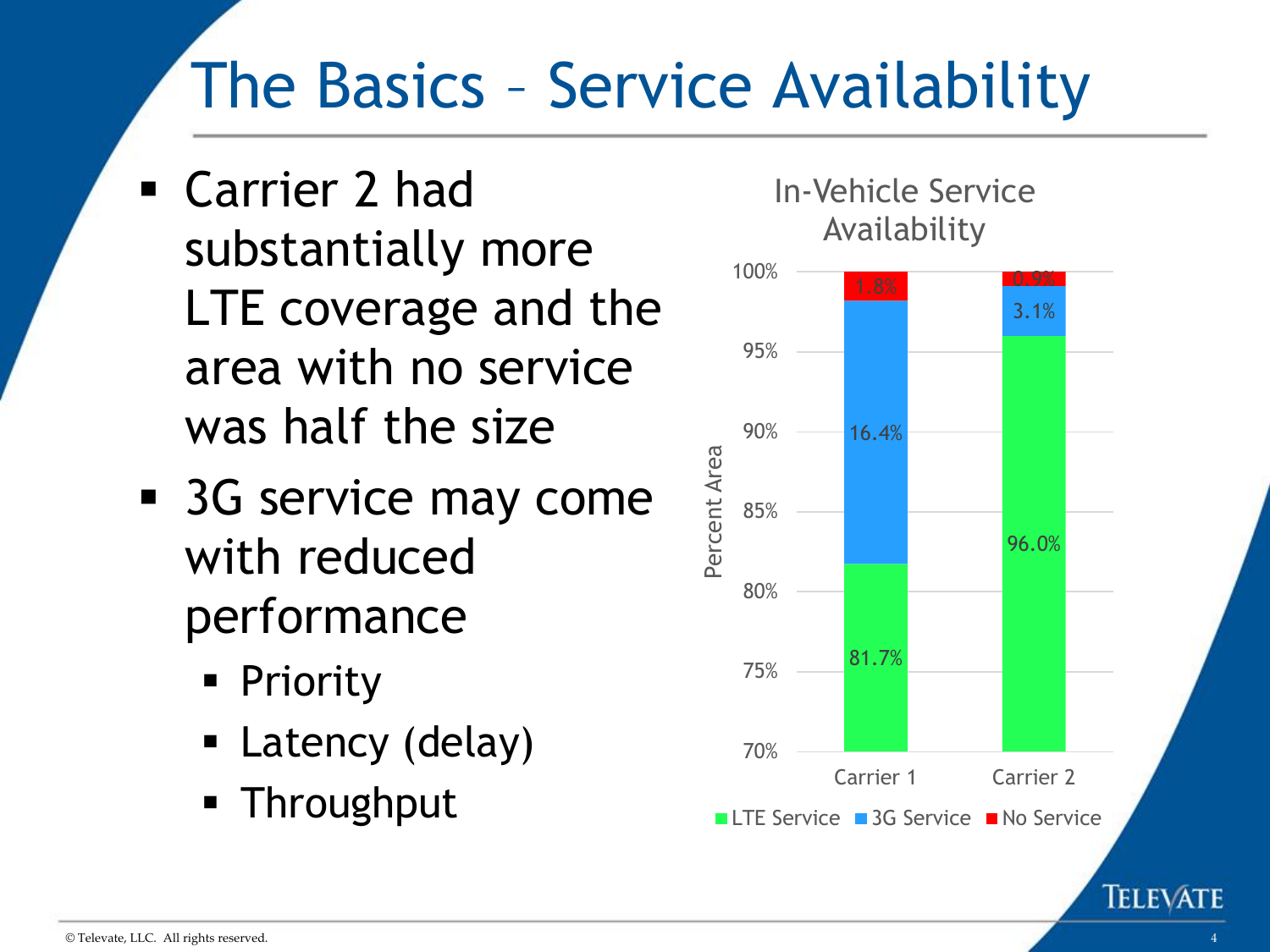# LTE Coverage Levels



- Graph shows areas where both had LTE service
- **EXEC** Imputed coverage based on in-vehicle data collection
- Carrier 2's stronger signal likely results in more indoor coverage
- Carrier 2 had 3% more "in-vehicle" area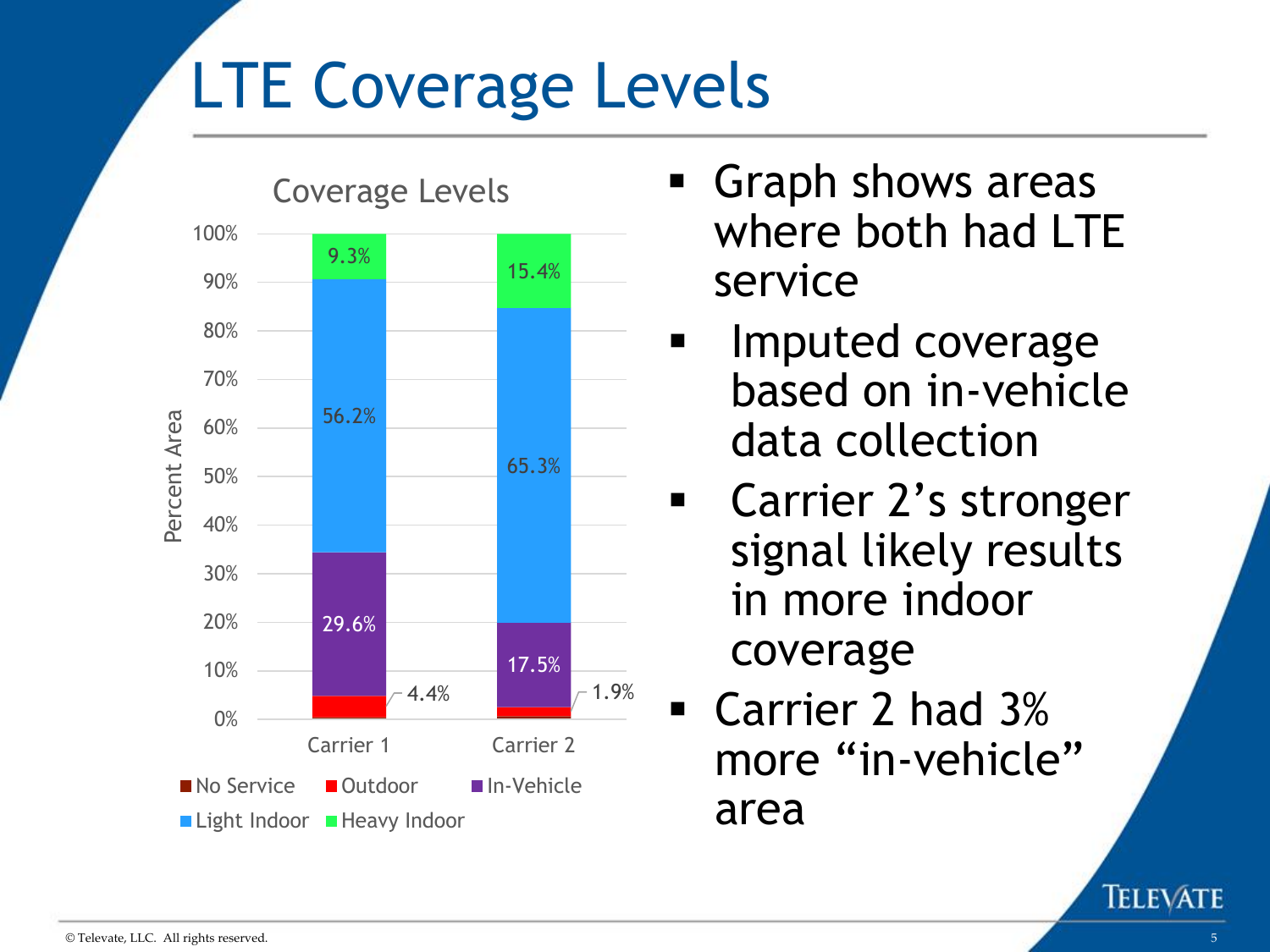## Ping Loss Test

- Ping tests "reachability" when service is available
- Comparable performance between carriers
- **E** Service is very reliable < 90% of the time, and unreliable ~ 2% of the time
- Differentiates "available service" from "usable service"

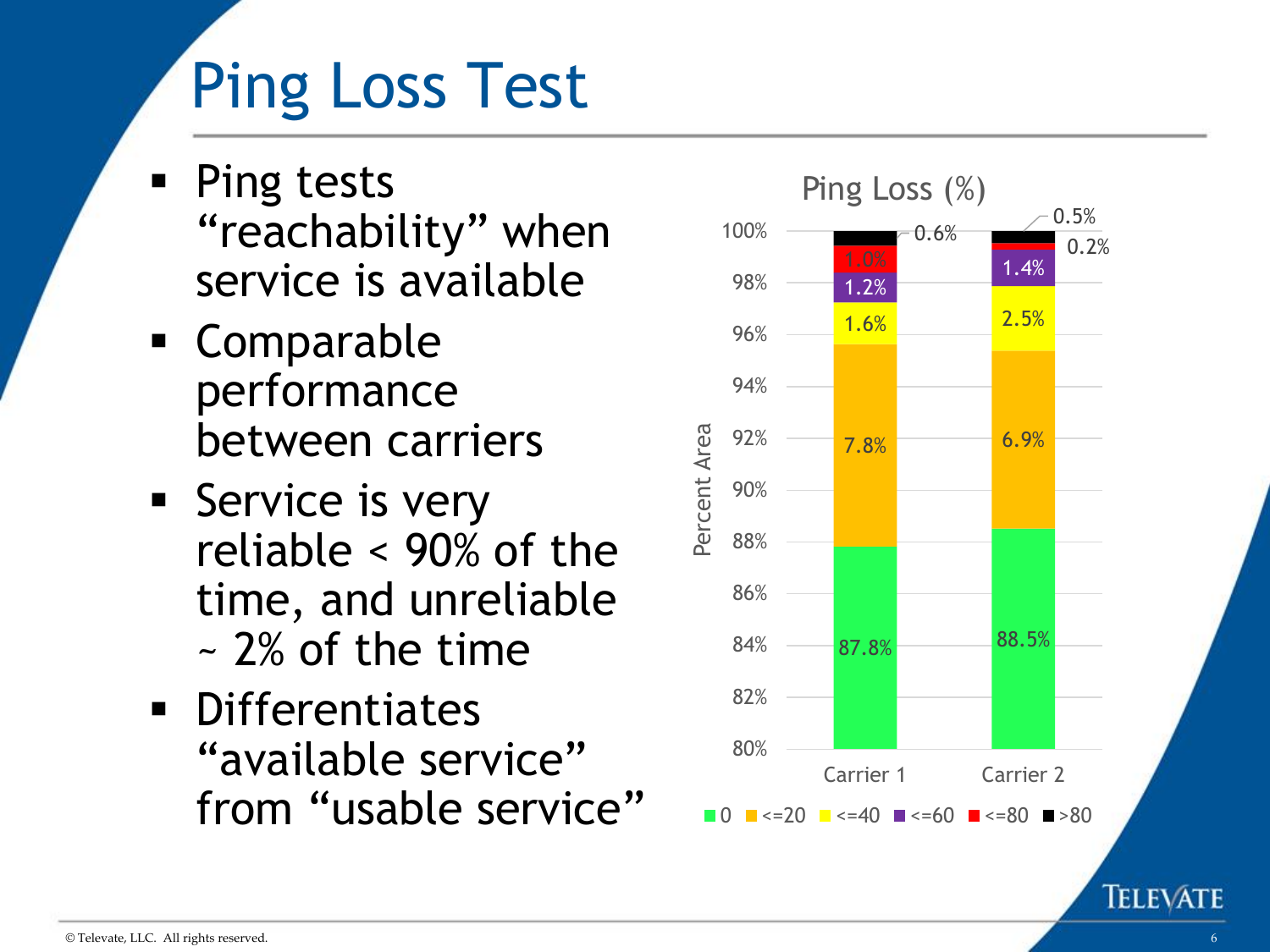# HTTP Download Test Results

- Tests take as many resources as network will offer
- Despite substantial advantage in signal levels and LTE service, Carrier 1 outperformed Carrier 2
- Less than broadband (<768 kbps)
	- Carrier 2 21% of all tests
	- Carrier 1-5% of all tests
- Higher-end speed (>2000 kbps)
	- **Carrier 1 85%**
	- Carrier  $2 68%$
- Carrier 1 signal levels and 3G areas did not result in poorer performance



#### Reminder: Accounts did not have priority access**TELEVATE**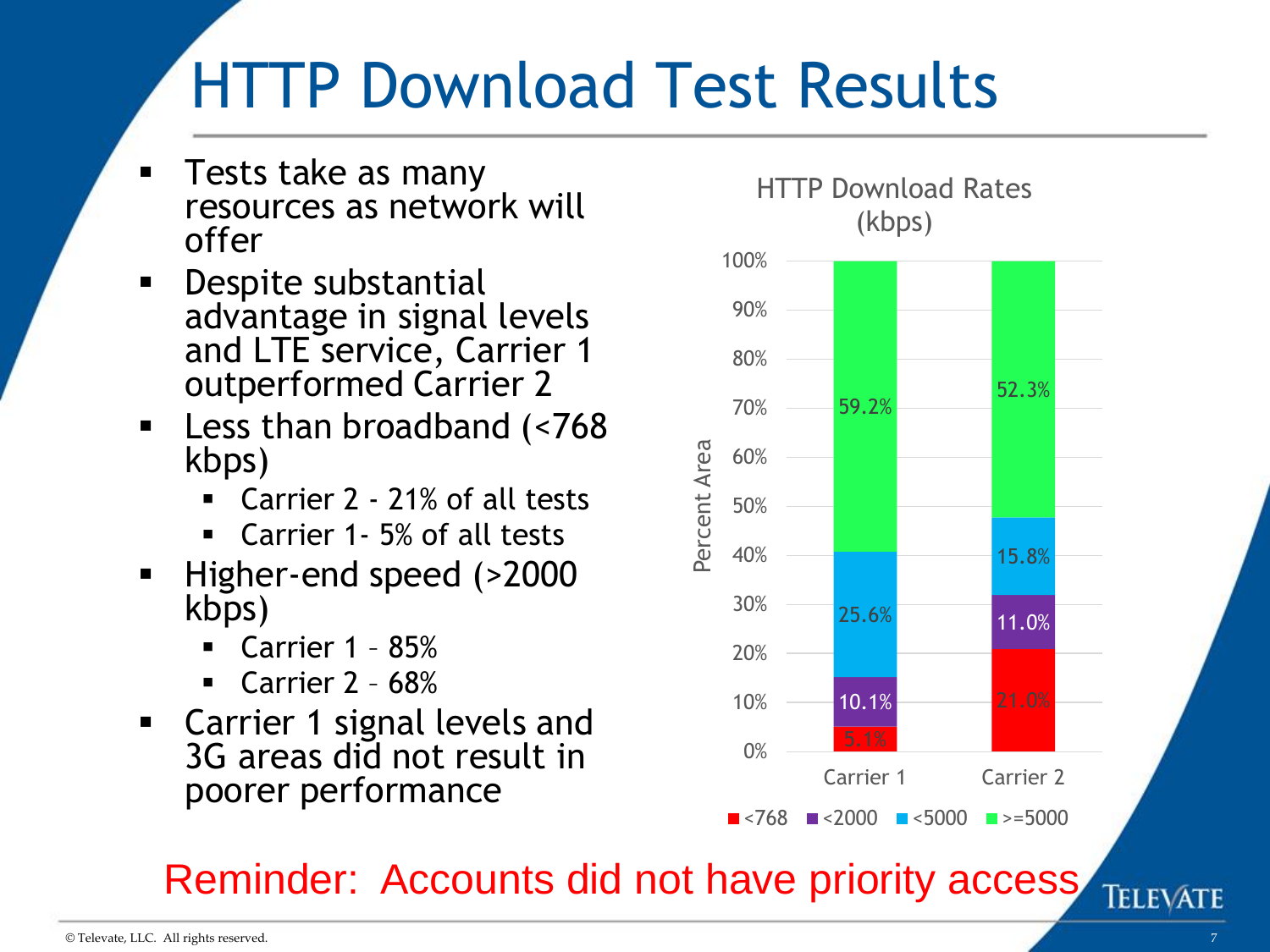# HTTP Upload Test Results



- Upload tests are more comparable between carriers
- Carrier 2 provides more high speed connections
- Carrier 1 provides slightly more "broadband" (256 kbps) reliability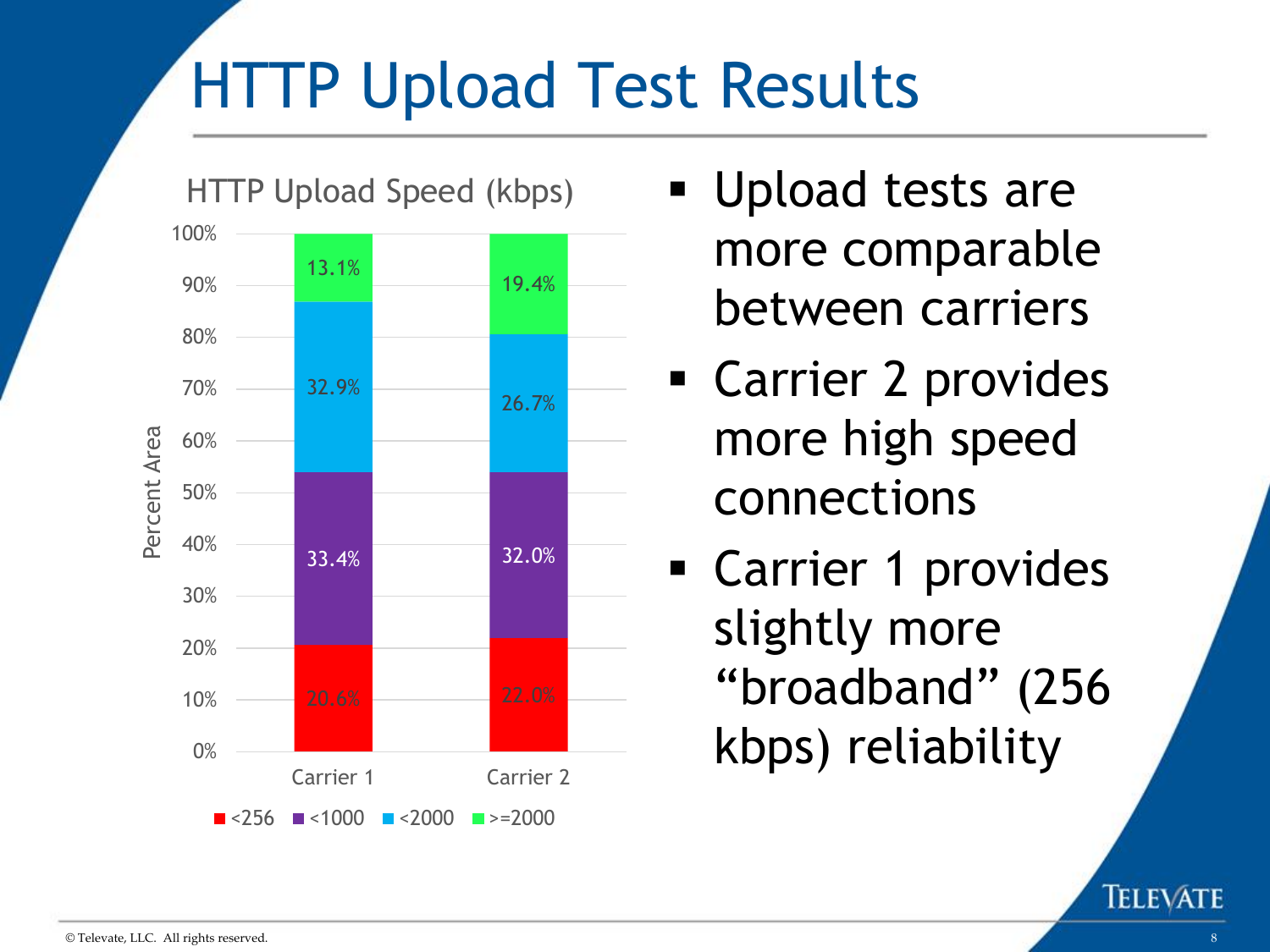#### Explaining Performance Difference

- **■** Why doesn't Carrier 2 perform better?
- It's not interference…
	- Carrier 2's average interference level better by 2 dB
- Unlikely it's "congestion"
	- Data collected on weekend
	- Ping delay profiles comparable
	- Carrier 2 has 50% more LTE spectrum allocated in suburban area
- Resource allocation:
	- **E** Carrier 2 has higher peak rates (41.9 Mbps versus 34.0 Mbps)

#### However….

- Carrier 1 allocates 55% more network resources on average
- Carrier 1 allocates over 100% more resources at lower signal levels on average